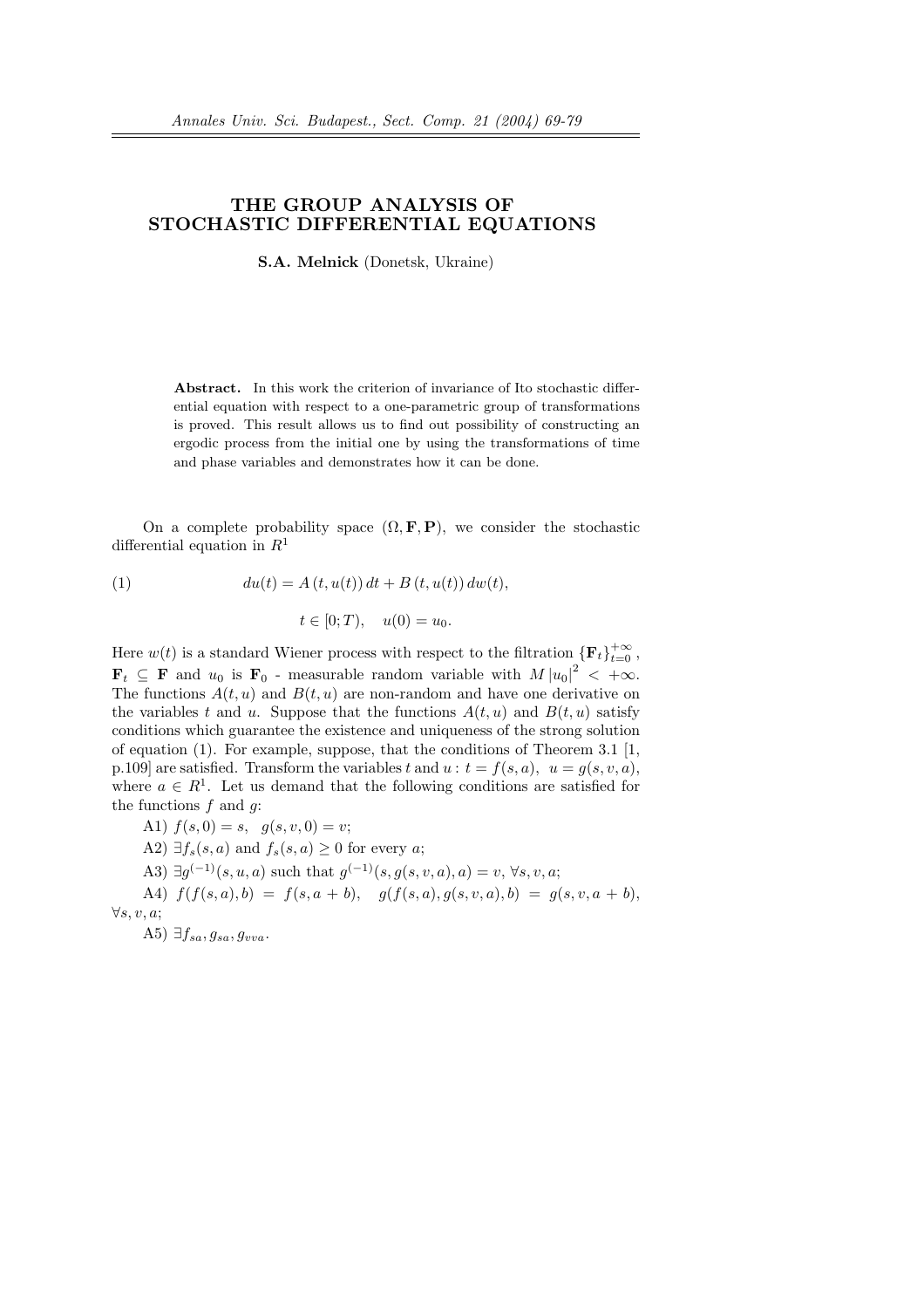The alphabetic subindex means a partial derivative with respect to the appropriate variable.

Definition 1. The equation (1) is invariant with respect to the group of transformations  $t = f(s, a)$ ,  $u = g(s, v, a)$  if there exists the Wiener process  $\tilde{w}(s)$  such that the process  $v(s) = g^{-1}(s, u(f(s, a)), a)$  is a solution of equation

(2) 
$$
dv(s) = A(s, v(s)) ds + B(s, v(s)) d\tilde{w}(s),
$$

 $s \in [s_0; s_T), \quad v (s_0) = g^{(-1)} (s_0, u_0, a).$ 

Here  $s_o = f^{(-1)}(0, a)$ ,  $s_T = f^{(-1)}(T, a)$ ,  $f^{(-1)}(t, a)$  is an inverse function to  $f(s,a)$ .

According to [2, p.25], we denote  $(\xi(s), \eta(s, v))$  as a tangent vector of a considered group, i.e.

$$
\xi(s) = f_a(s, a)|_{a=0}, \quad \eta(s, v) = g_a(s, v, a)|_{a=0}.
$$

Theorem 1. Equation (1) is invariant with respect to the group of transformations with the tangent vector  $(\xi(s), \eta(s, v))$  if and only if

(3) 
$$
\begin{cases} -\eta_s(s,v) + A_s(s,v)\xi(s) + A_v(s,v)\eta(s,v) - \frac{1}{2}\eta_{vv}(s,v)B^2(s,v) ++ A(s,v)(\xi_s(s) - \eta_v(s,v)) = 0, \\ B_s(s,v)\xi(s) + B_v(s,v)\eta(s,v) + B(s,v)(\frac{1}{2}\xi_s(s) - \eta_v(s,v)) = 0, \end{cases}
$$

∀s, v.

**Proof.** Let equation (1) be invariant with respect to the given group. We shall prove, that the coefficients  $A$  and  $B$  satisfy the system (3). Transform the time variable  $t = f(s, a)$  and denote  $\hat{u}(s) = u(f(s, a))$ . Then

$$
d\hat{u}(s) = A(f(s, a), \hat{u}(s)) f_s(s, a) ds + B(f(s, a), \hat{u}(s)) \sqrt{f_s(s, a)} d\tilde{w}(s),
$$
  

$$
\hat{u}(s_0) = u_0.
$$

Here  $\tilde{w}(s)$  is a Wiener process such that  $w(f(s, a)) = \int_{s}^{s}$ s0 p  $f_h(h, a)d\tilde{w}(h).$ 

Transform the phase variable

$$
v(s) = g^{(-1)}(s, \hat{u}(s), a) = g^{(-1)}(s, u(f(s, a)), a).
$$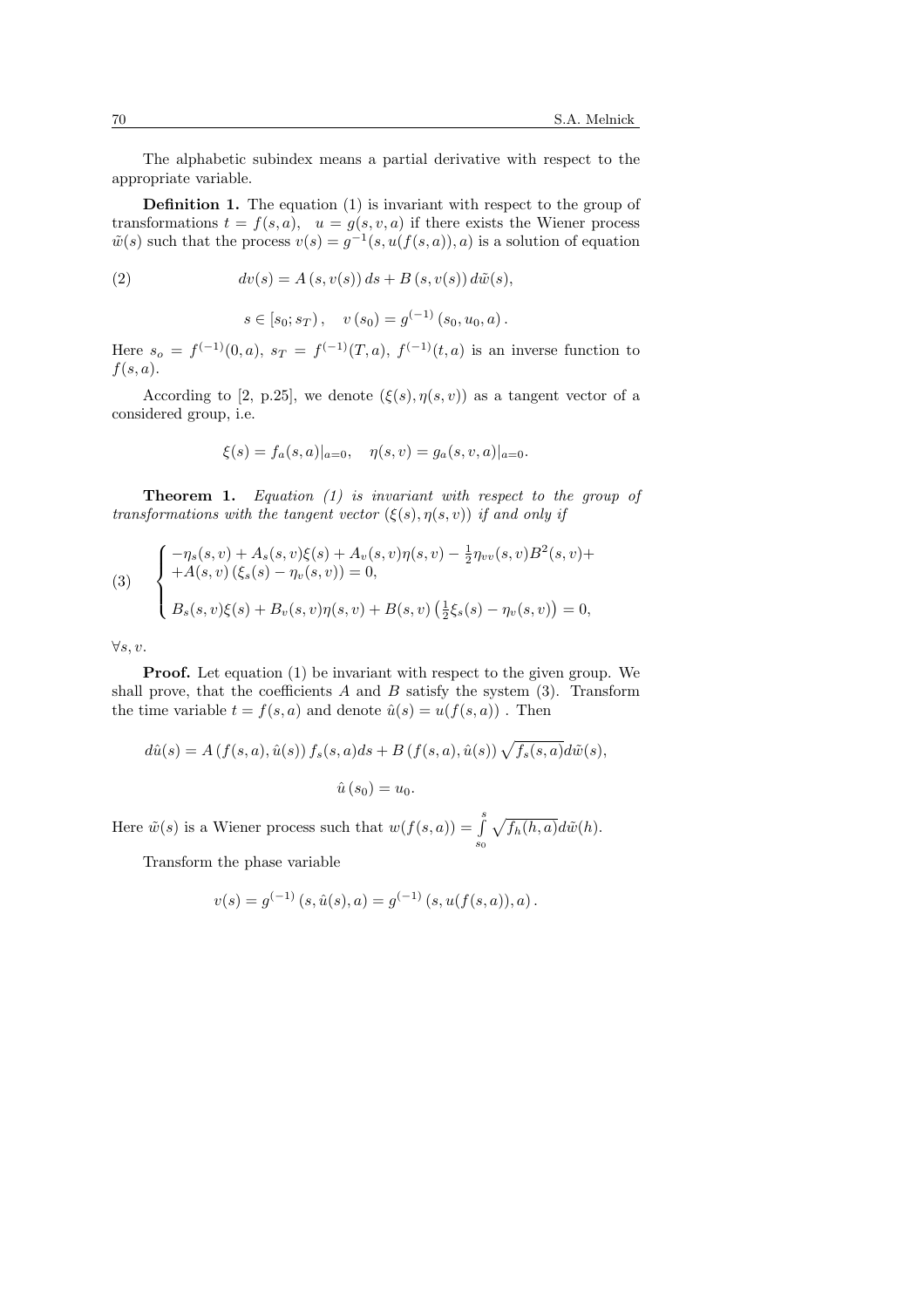By the Ito formula we obtain

(4)  
\n
$$
dv(s) = \left[g_s^{(-1)}(s, g(s, v(s), a), a) +\n+g_u^{(-1)}(s, g(s, v(s), a), a)A(f(s, a), g(s, v(s), a))f_s(s, a) +\n+ \frac{1}{2}g_{uu}^{(-1)}(s, g(s, v(s), a), a)B^2(f(s, a), g(s, v(s), a))f_s(s, a)\right]ds +\ng_u^{(-1)}(s, g(s, v(s), a), a)B(f(s, a), g(s, v(s), a))\sqrt{f_s(s, a)}d\tilde{w}(s).
$$

Substituting

$$
g_u^{(-1)}(s, g, a) = \frac{1}{g_v(s, v, a)}, \qquad g_s^{(-1)}(s, g, a) = -\frac{g_s(s, v, a)}{g_v(s, v, a)},
$$

$$
g_{uu}^{(-1)}(s, g, a) = -\frac{g_{vv}(s, v, a)}{(g_v(s, v, a))^3}
$$

into (4) we obtain

$$
dv(s) = \left[ -\frac{g_s(s, v, a)}{g_v(s, v, a)} + \frac{1}{g_v(s, v, a)} A(f(s, a), g(s, v(s), a)) f_s(s, a) - \frac{1}{2} \frac{g_{vv}(s, v, a)}{(g_v(s, v, a))^3} B^2(f(s, a), g(s, v(s), a)) f_s(s, a) \right] ds +
$$
  
+ 
$$
\frac{1}{g_v(s, v, a)} B(f(s, a), g(s, v(s), a)) \sqrt{f_s(s, a)} d\tilde{w}(s),
$$
  

$$
v(s_0) = u_0.
$$

The invariance of equation (1) with respect to the considered group of transformations is equivalent to the equalities

(5) 
$$
\begin{cases} -\frac{g_s}{g_v} + \left[ A(f,g) - \frac{g_{vv}}{2(g_v)^2} B^2(f,g) \right] \frac{f_s}{g_v} = A(s,v), \\ \frac{\sqrt{f_s}}{g_v} B(f,g) = B(s,v), \end{cases}
$$

 $\forall s, v, a.$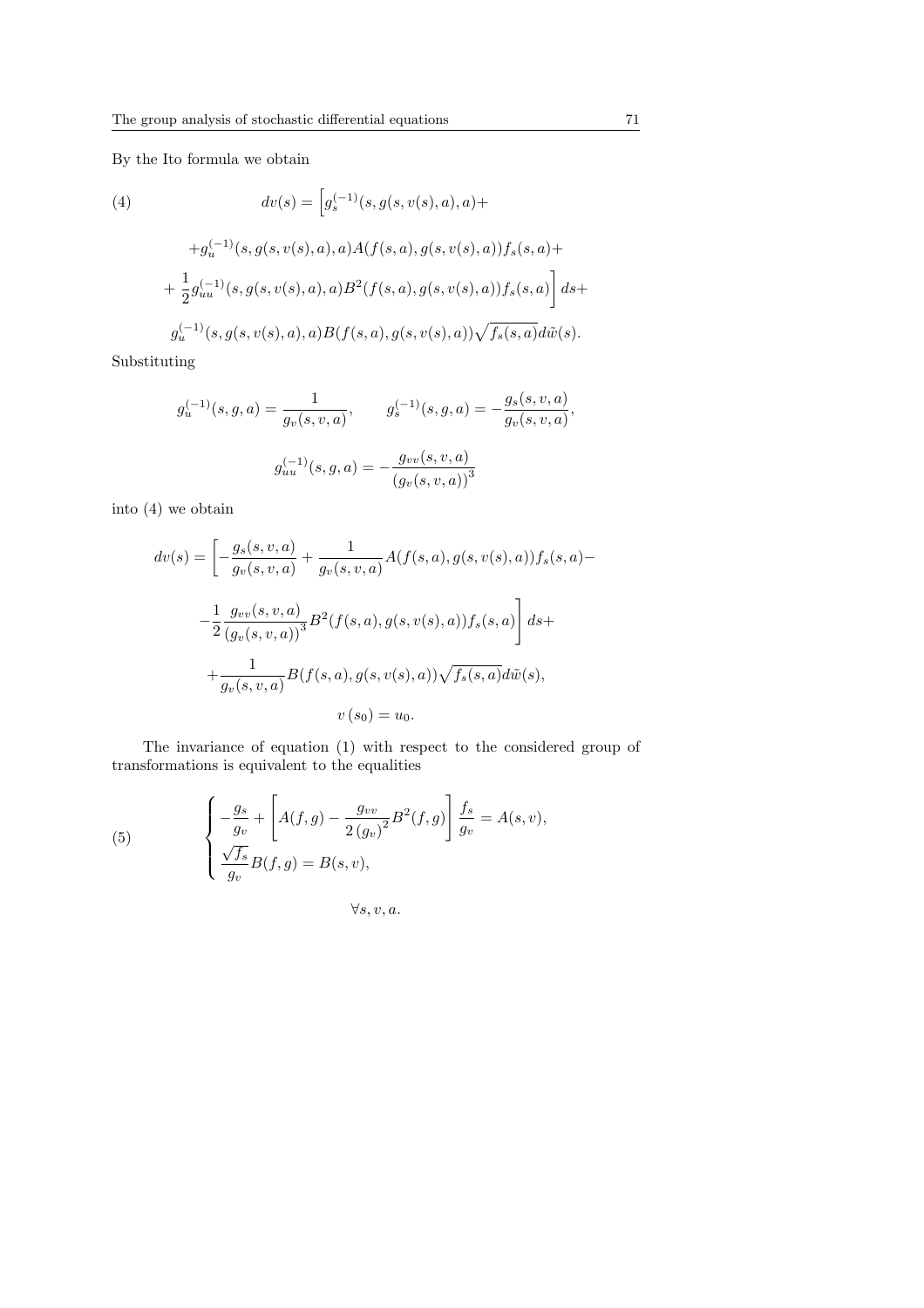The condition (5) is equivalent to following equalities

(6) 
$$
\begin{cases} \frac{d}{da}H(s,v,a) = 0, \\ \frac{d}{da}G(s,v,a) = 0, \end{cases}
$$

where

$$
H = -\frac{g_s}{g_v} + \left[ A(f,g) - \frac{g_{vv}}{2(g_v)^2} B^2(f,g) \right] \frac{f_s}{g_v},
$$
  

$$
G = \frac{\sqrt{f_s}}{g_v} B(f,g).
$$

Consider the second equality of system (6). According to the Lie equations [2, p.29]

$$
\frac{df}{da} = \xi(f), \quad \frac{dg}{da} = \eta(f, g).
$$

Then

$$
\frac{df_s}{da} = \xi_f f_s, \quad \frac{dg_s}{da} = \eta_f f_s + \eta_g g_s,
$$

(7) 
$$
\frac{dg_v}{da} = \eta_g g_v, \quad \frac{dg_{vv}}{da} = \eta_{gg} (g_v)^2 + \eta_g g_{vv}.
$$

Substituting  $(7)$  in the second equality of system  $(6)$  we obtain

$$
\frac{dG}{da} = \frac{\sqrt{f_s}}{g_v} \left[ \xi(f) B_f + \eta(f,g) B_g + \left( \frac{1}{2} \xi_f(f) - \eta_g(f,g) \right) B \right] = 0.
$$

Since this equality should be satisfied for all a, hence we obtain the second equality of system (3).

Let us do for the first equation of system (6) the calculations similar to what were done for the second equation. Using (7) we obtain

$$
\frac{dH}{da} = \frac{f_s}{g_v} \left\{ A_f \xi + A_g \eta + A \left( \xi_f - \eta_g \right) - \eta_f - \frac{1}{2} B^2 \eta_{gg} - \frac{g_{vv}}{\left( g_v \right)^2} B \left[ B_f \xi + B_g \eta + \left( \frac{1}{2} \xi_f - \eta_g \right) B \right] \right\} = 0.
$$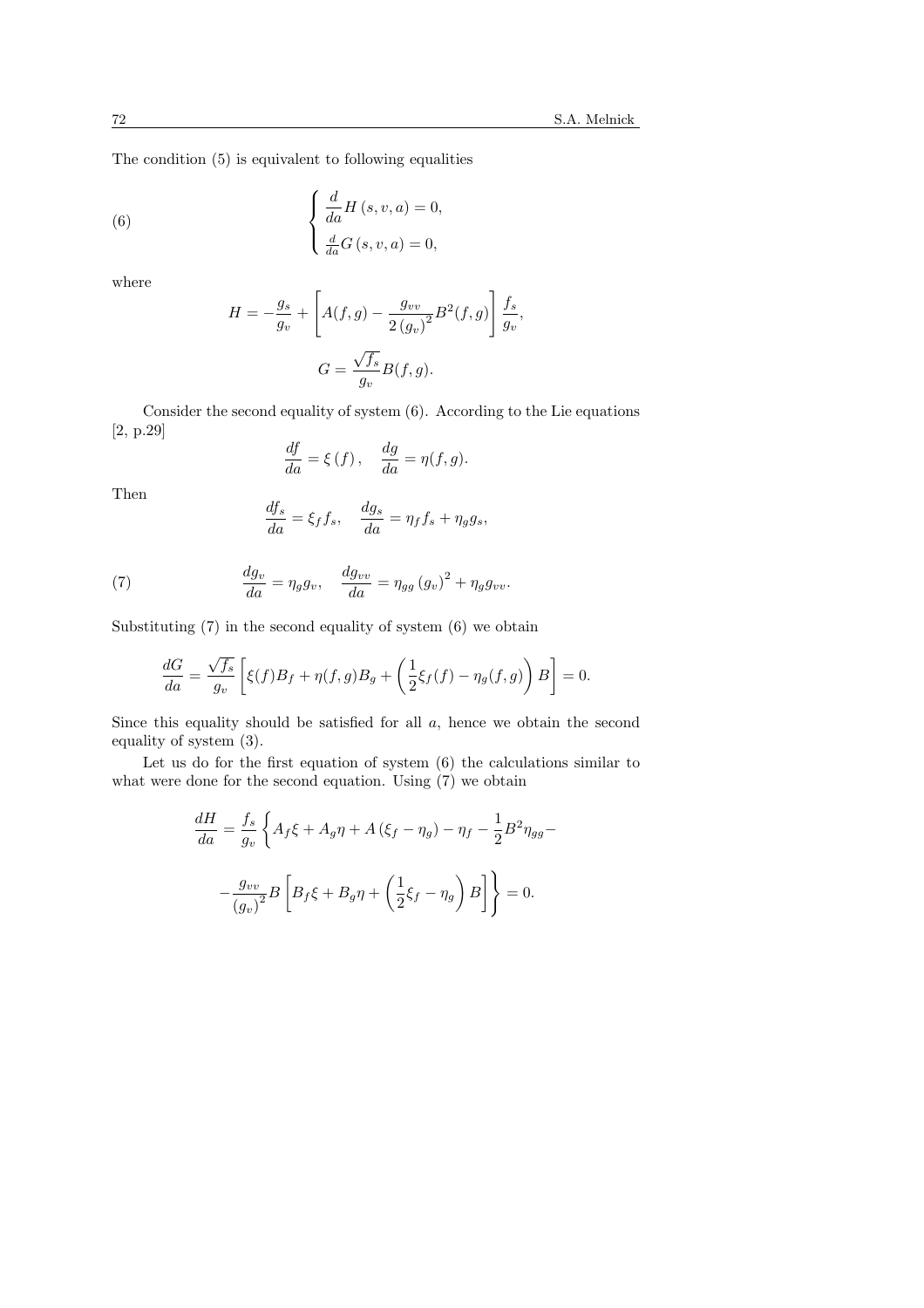The expression in square brackets is equal to zero, as it was proved earlier (this is the second equality of system  $(3)$ ). The remaining part in braces coincides with the left part of the first equality of system  $(3)$ .

Now we shall prove the inverse assertion. Let us prove, that the second equality of system (3) implies the equality  $G(s, v, a) = B(s, v)$   $\forall s, v, a$ . Compute p

$$
\frac{dG(s, v, a)}{da} = \frac{\sqrt{f_s(s, a)}}{g_v(s, v, a)} \times \left[ \xi(t)B_t + \eta(t, u)B_u + \left( \frac{1}{2} \xi_t(t) - \eta_u(t, u) \right) B \right].
$$

By the system  $(3)$  and condition A1 the function G is a solution of the problem

$$
\frac{dG(s, v, a)}{da} = 0, \qquad G(s, v, 0) = B(s, v).
$$

This means that  $G(s, v, a) = B(s, v)$   $\forall s, v, a$ . Let us do for the first equation of system (3) the calculations similar to what were done for the second one. Then  $H(s, v, a) = A(s, v)$   $\forall s, v, a$ . Thus, Theorem 1 is proved.

Theorem 1 allows us to solve the following tasks:

**Task 1.** The coefficients of equation  $(1)$  are given. It is required to find all one-parametric groups of transformations satisfying to the conditions A1 - A5, with respect to which equation (1) is invariant.

**Task 2.** The group of transformations is given by the tangent vector. It is required to find a general form of equation  $(1)$ , which is invariant with respect to the given group.

Let us demonstrate the obtained results by some examples.

Example 1. We shall construct all one-parametric groups of transformations with respect to which the equation

(8) 
$$
du(t) = Au^{2\gamma - 1}(t)dt + Bu^{\gamma}(t)dw(t),
$$

$$
u(0) = u_0 > 0
$$

is invariant.

If  $\gamma > 1$ ,  $A \le -\frac{\gamma^2 B^2}{2(2\gamma - 1)}$ , then the conditions of Theorem 3.1 [1, p.109] are satisfied and there exists a unique solution of equation (8).

**Lemma.** If  $\gamma > 1$ ,  $A \leq -\frac{\gamma^2 B^2}{2(2\gamma - 1)}$ ,  $u_0 > 0$ , then the solution of equation (8) is non-negative for all t with probability 1.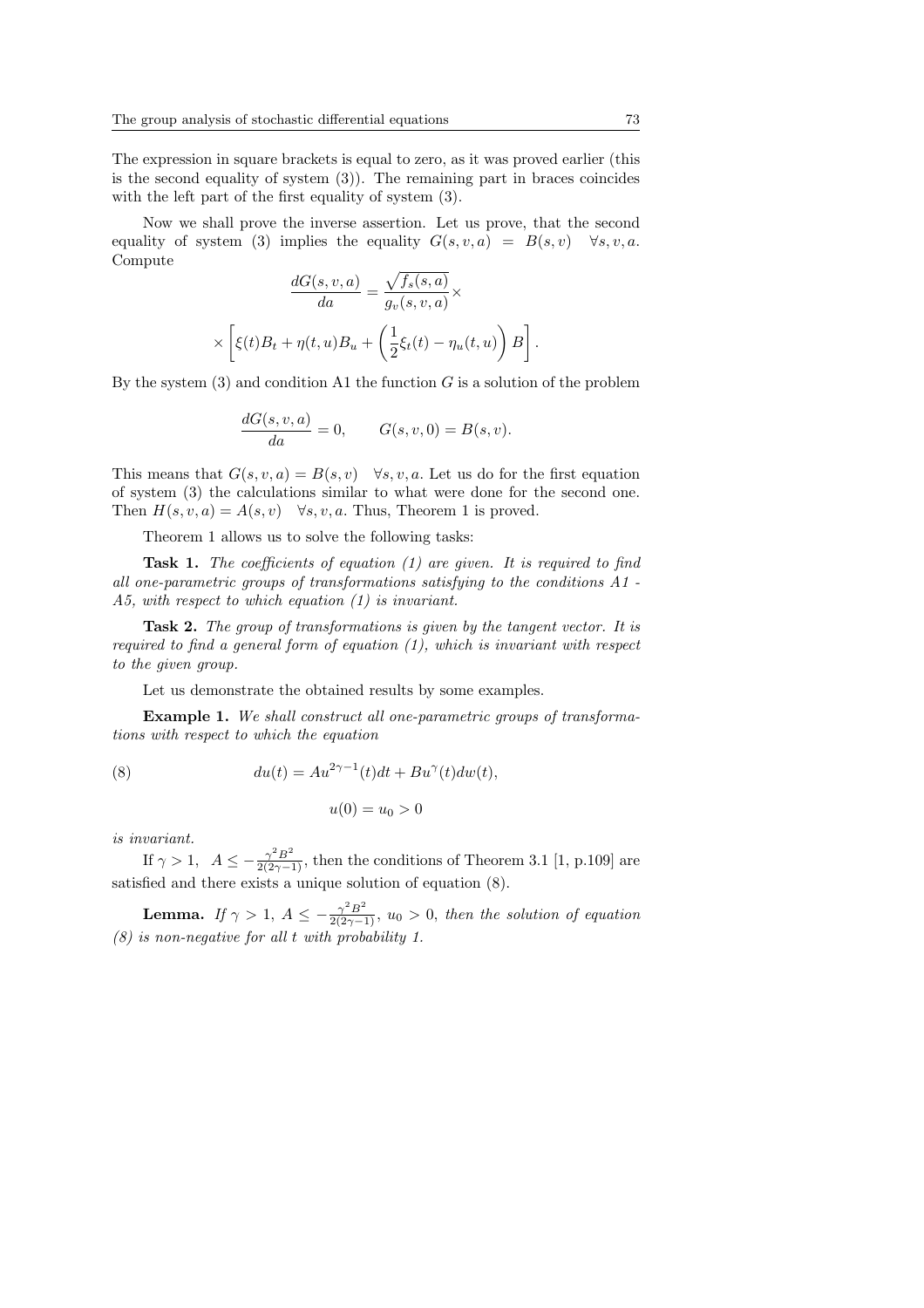Proof. Use Pardoux's method [3, p.152]. Consider the equation

(9) 
$$
du(t) = A|u(t)|^{2(\gamma - 1)}u(t)dt + B|u(t)|^{\gamma - 1}u_{+}(t)dw(t),
$$

$$
u(0) = u_{0} > 0.
$$

Let  $\gamma > 1, A \leq -\frac{\gamma^2 B^2}{2(2\gamma - 1)}$ , then the conditions of Theorem 3.1 [1, p.109] are satisfied and there exists the unique solution of equation (9). Denote  $u_{+}$  =  $=$  sup $\{0, u\}, u_-=$  sup $\{0, -u\}, \phi(r) = |r_-|^2$ ,

$$
\phi_{\epsilon}(r) = \begin{cases}\nr^2 - \frac{\epsilon^2}{6}, & \text{if } r \leq -\epsilon, \\
-\frac{r^4}{2\epsilon^2} - \frac{4r^3}{3\epsilon}, & \text{if } -\epsilon < r \leq 0, \\
0, & \text{if } r > 0.\n\end{cases}
$$

By Ito's formula

(10) 
$$
\phi_{\epsilon}(u(t)) = A \int_{0}^{t} |u(s)|^{2(\gamma - 1)} u(s) \phi_{\epsilon}'(u(s)) ds +
$$

$$
\frac{1}{2}B^2\int\limits_0^t|u(s)|^{2(\gamma-1)}u_+^2(s)\phi_{\epsilon}''(u(s))ds+B\int\limits_0^t|u(s)|^{\gamma-1}u_+(s)\phi_{\epsilon}'(u(s))dw(s).
$$

For each s we have either  $u_+(s) = 0$  or  $\phi'_\epsilon(u(s)) = 0$ , also either  $u_+(s) = 0$  or  $\phi''_{\epsilon}(u(s)) = 0$ . Then last two terms in (10) are equal to zero. As  $\forall u \in R^{1}$ 

$$
\lim_{\epsilon \to 0} u \phi_{\epsilon}'(u) = 2\phi(u),
$$

then from (10) under  $\epsilon \to 0$  we obtain

$$
\phi(u(t)) = 2A \int\limits_0^t |u(s)|^{2(\gamma - 1)} \phi(u(s)) ds.
$$

From here it follows, that  $\phi(u(t)) = 0$ , i.e.  $u(t) \geq 0$  for all t with probability 1. If  $u(t) \geq 0$ , then equations (9) and (8) coincide and because of the uniqueness of their solutions we obtain the assertion of lemma.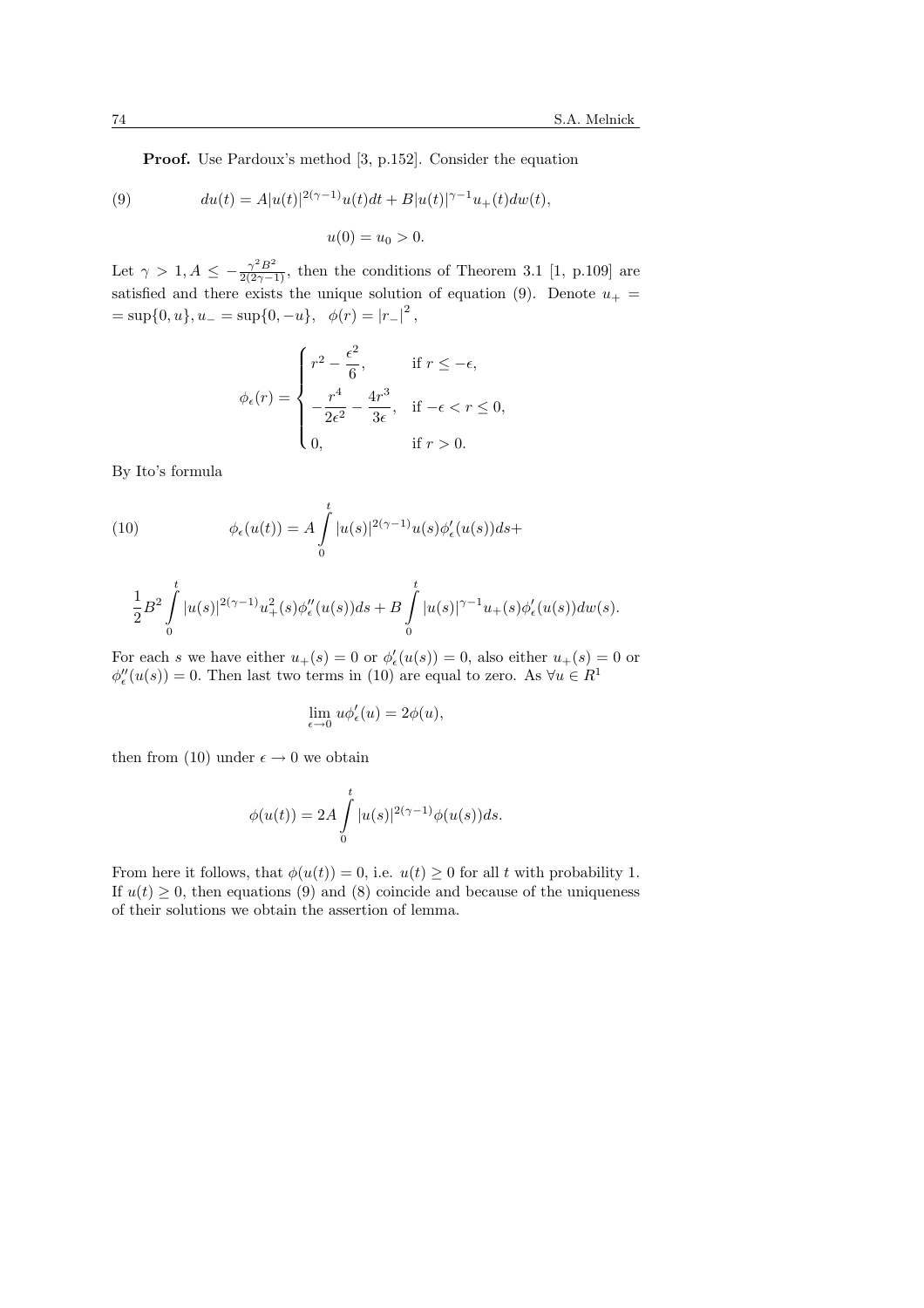From Lemma it follows, that  $R_+$  is a support of coefficients of equation (8). For equation (8), system (3) is equivalent to

(11) 
$$
\begin{cases} -\eta_t + A(2\gamma - 1)u^{2(\gamma - 1)}\eta - \frac{1}{2}B^2\eta_{uu}u^{2\gamma} + A(\xi_t - \eta_u)u^{2\gamma - 1} = 0, \\ B\gamma\eta u^{\gamma - 1} + B(\frac{1}{2}\xi_t - \eta_u)u^{\gamma} = 0. \end{cases}
$$

From the second equation we obtain  $\eta_u - \frac{\gamma}{u} \eta = \frac{1}{2} \xi_t$ . As  $\xi(t)$  does not depend on  $u, \eta(t, u) = \frac{\xi_t(t)}{2(1-\gamma)}u + \eta^{(1)}(t)u^{\gamma}$ . Substituting this equality in the first equation of system (11) we obtain

$$
-\frac{\xi_{tt}(t)}{2(1-\gamma)}u-\eta_t^{(1)}(t)u^{\gamma}+(\gamma-1)\left(A-\frac{\gamma B^2}{2}\right)\eta^{(1)}(t)u^{3\gamma-2}=0.
$$

As  $\gamma > 1, A \le -\frac{\gamma^2 B^2}{2(2\gamma - 1)}$ , the last equality is possible only if  $\xi(t) = C_1 t + C_2$ and  $\eta^{(1)}(t) = 0$ . Finally,  $\xi(t) = C_1 t + C_2$  and  $\eta(t, u) = \frac{C_1}{2(1-\gamma)} u$ . Under the conditions  $C_1 = 1, C_2 = 0$  we obtain the subgroup of non-uniform strains with conditions  $C_1 = 1, C_2 = 0$  we obtain the subgroup of non-uniform strains with<br>the tangent vector  $\left(t, \frac{u}{2(1-\gamma)}\right)$ . Under the conditions  $C_1 = 0, C_2 = 1$  we obtain the subgroup of transfers along the axis  $O_t$  with the tangent vector  $(1; 0)$ .

The invariance of equation (8) with respect to the group of transfers along the axis *Ot* signifies, that equation  $(8)$  has an invariant measure [4, p.176]. However, this measure is not a probability measure as

$$
\int_{0}^{+\infty} x^{-2\gamma} \exp\left\{\frac{2A}{B^2} \int_{u_0}^{x} \frac{du}{u}\right\} dx = +\infty
$$

and the necessary and sufficient condition of existence of stationary distribution is not satisfied [5, p.337-338]. Thus, the solution of equation (8) is not an ergodic process.

However, the invariance of equation (8) with respect to the group of strains allows us to calculate a multiplier, after multiplication by which the solution  $u(t)$  is transformed to an ergodic process. Find the invariant J of group from the equation

$$
\frac{dt}{C_1t+C_2} = 2(1-\gamma)\frac{du}{C_1u}.
$$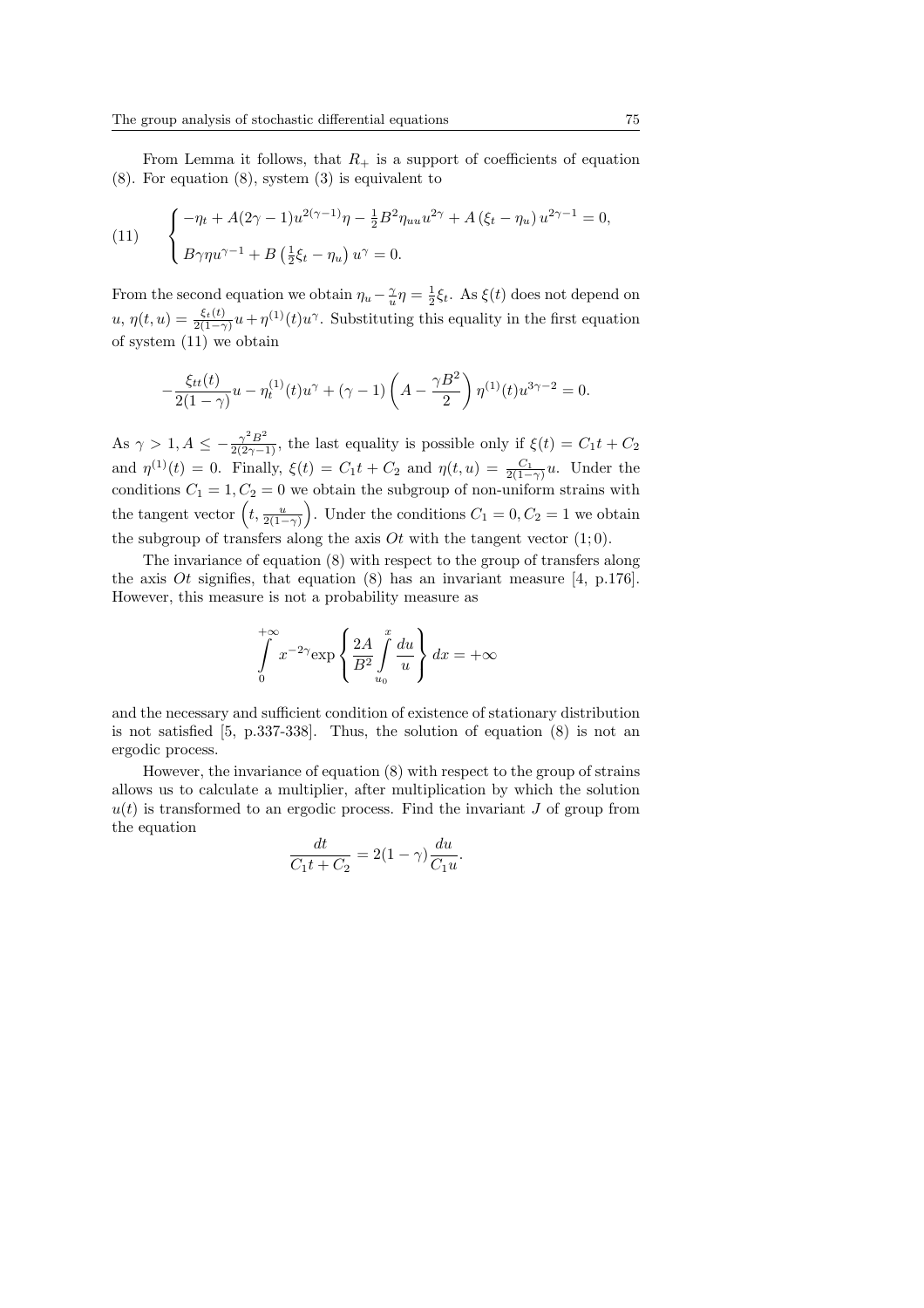Then  $J =$  $\overline{a}$  $t + \frac{C_2}{C_1}$  $\int_{0}^{\frac{1}{2(\gamma-1)}} u$ . Consider the process  $v(t) = \left(t + \frac{C_2}{C_1}\right)$  $\int_0^{\frac{1}{2(\gamma-1)}} u(t)$ satisfying the initial condition  $v(0) = u_0$ . Then  $v(t) = (t+1)^{\frac{1}{2(\gamma-1)}} u(t)$ . The process  $v(t)$  satisfies to the equation

$$
v(t) = u_0 + \int_0^t \left[ \frac{v(s)}{2(\gamma - 1)} + Av^{2\gamma - 1}(s) \right] \frac{ds}{1 + s} + B \int_0^t \frac{v^{\gamma}(s)}{\sqrt{1 + s}} dw(s).
$$

By replacing  $r = \ln(1+t)$  and denoting  $V(r) = v(e^r - 1)$ , we obtain

(12) 
$$
V(r) = u_0 + \int_0^r \left[ \frac{V(h)}{2(\gamma - 1)} + AV^{2\gamma - 1}(h) \right] dh + B \int_0^r V^{\gamma}(h) d\tilde{w}(h),
$$

where  $\tilde{w}(h)$  is a Wiener process such that  $w(e^r-1) = \int_0^r$ 0  $e^{\frac{h}{2}}d\tilde{w}(h).$ 

If  $2A < B<sup>2</sup>(2\gamma - 1)$ , then for equation (12) the conditions of criterion of existence of stationary distribution are satisfied [5, p.337-338] and  $V(r)$  is an ergodic process. The density of stationary distribution looks like

$$
g(x) = Cx^{2\left(\frac{A}{B^2} - \gamma\right)} \exp\left\{-\frac{x^{2(1-\gamma)}}{2B^2(1-\gamma)^2}\right\}, \quad x > 0,
$$

where C is a normalizing constant.

As  $V(r) = v(e^r - 1)$ , so  $V(\ln(1 + t)) = v(t) = (1 + t)^{\frac{1}{2(\gamma - 1)}}u(t)$ . Thus, multiplying the solution of equation (8) by  $(1 + t)^{\frac{1}{2(\gamma - 1)}}$  we obtain an ergodic process with distribution  $q(x)$ .

Example 2. Let us find the general form of equation (1), which is invariant with respect to the group of non-uniform strains with the tangent vector  $\xi(t) = t$ ,  $\eta(t, u) = ku$ , where  $k \in R^1$ .

**Theorem 2.** Equation (1) is invariant with respect to the group of nonuniform strains with the tangent vector  $(t, k\mathbf{u})$  if and only if its coefficients look like ¡ ¢ ¡ ¢

$$
A(t, u) = t^{k-1} A(t^{-k} u), \quad B(t, u) = t^{k-\frac{1}{2}} B(t^{-k} u).
$$

**Proof.** According to Theorem 1 the coefficients  $A(t, u)$  and  $B(t, u)$  should satisfy to system (3), which for the group of strains looks like

(13) 
$$
\begin{cases} tA_t(t, u) + kuA_u(t, u) + (1 - k)A(t, u) = 0, \\ tB_t(t, u) + kuB_u(t, u) + \left(\frac{1}{2} - k\right)B(t, u) = 0. \end{cases}
$$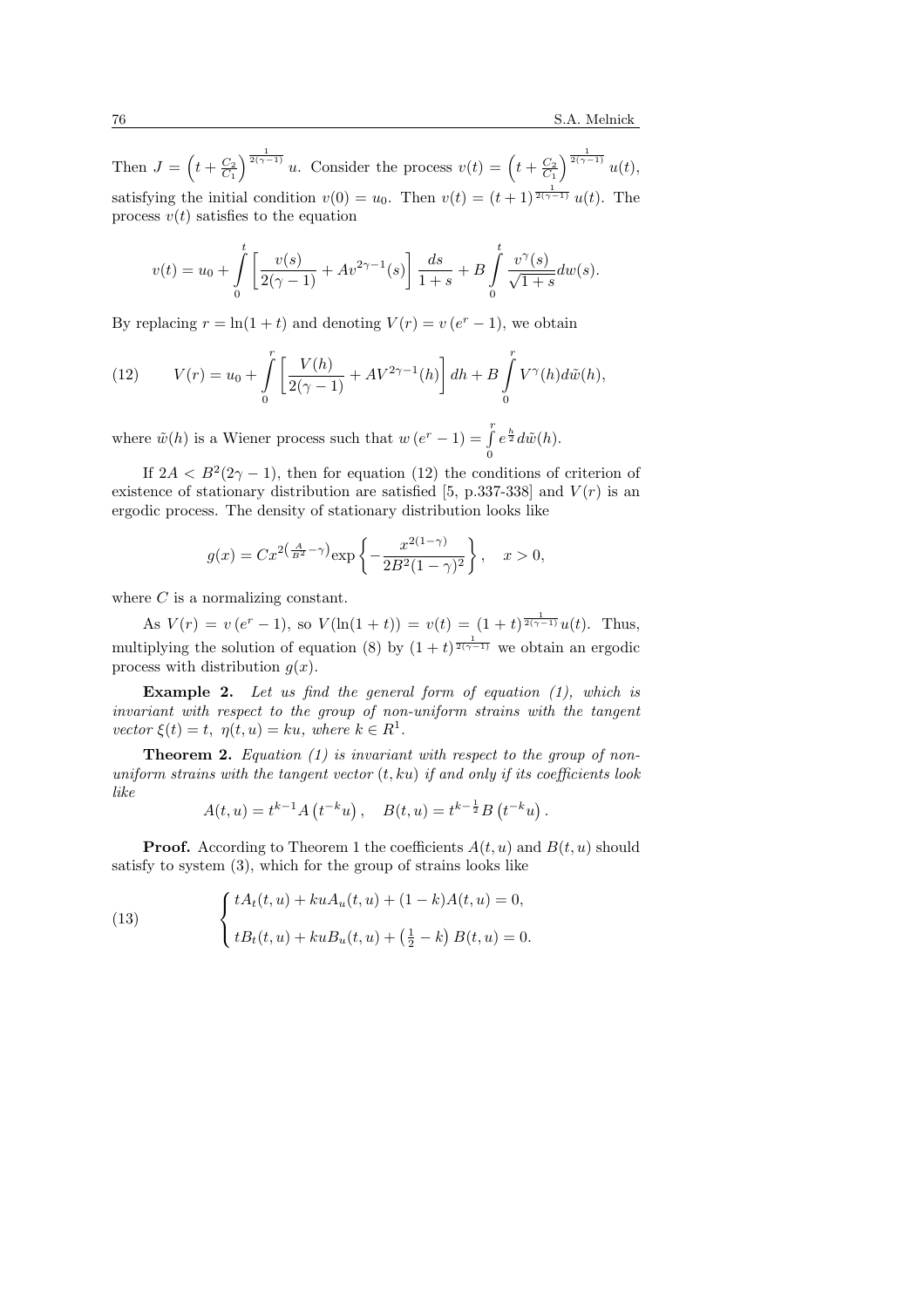The first integrals of the first equation are  $J_1 = t^{-k}u$ ,  $J_2 = t^{1-k}A$ . According to [2, p.40], they are the invariants of group of non-uniform strains with the tangent vector  $(t, ku, (k-1)A)$ . The infinitesimal operator of this group looks so

$$
X = t\frac{\partial}{\partial t} + ku\frac{\partial}{\partial u} + (k - 1)A\frac{\partial}{\partial A},
$$

and its first continuation

$$
X_1 = X + (k-2)A_t \frac{\partial}{\partial A_t} - A_u \frac{\partial}{\partial A_u}.
$$

Compute the value of operator  $X_1$  on the manifold  $D = tA_t + kuA_u + (1-k)A =$ 0.

$$
X_1(D)|_{D=0} =
$$
  
=  $(tA_t + k^2 uA_u - (k-1)^2 A + (k-2)tA_t - kuA_u)|_{(k-1)A = tA_t + kuA_u} \equiv 0.$ 

According to [2, p.65], the first equation of system (13) is invariant with respect to the group with the tangent vector  $(t, ku, (k-1)A)$ . Then, according to [2, p.38], there exists the function  $A(x)$  such that  $A(t, u) = t^{k-1} A(t^{-k}u)$ and this equality sets a general form of coefficient  $A(t, u)$  in equation (1).

The reasonings, similar above mentioned, give a general form of coefficient  $B(t, u) = t^{k - \frac{1}{2}} B$ ¦1<br>∕ 50, 5111 $t^{-k}u)$ . Theorem 2 is proved.

Theorem 2 can be used for the investigation of limiting behaviour of solution of equation (1). Consider the equation

$$
du(t) = \left(1 + \frac{t}{T}\right)^{k-1} A\left(\left(1 + \frac{t}{T}\right)^{-k} u\right) dt +
$$

(14) 
$$
+\left(1+\frac{t}{T}\right)^{k-\frac{1}{2}}B\left(\left(1+\frac{t}{T}\right)^{-k}u\right)dw(t),
$$

$$
t \in [0; +\infty)
$$
,  $u(0) = u_0, T > 0$ ,  $k \in R^1$ .

The functions  $A(x)$  and  $B(x)$  should satisfy to the following conditions for all  $x, y \in R^1$ 

$$
(15) \qquad \qquad 2xA(x) + B^2(x) \le 0,
$$

(16) 
$$
2(x - y) (A(x) - A(y)) + (B(x) - B(y))^2 \le 0.
$$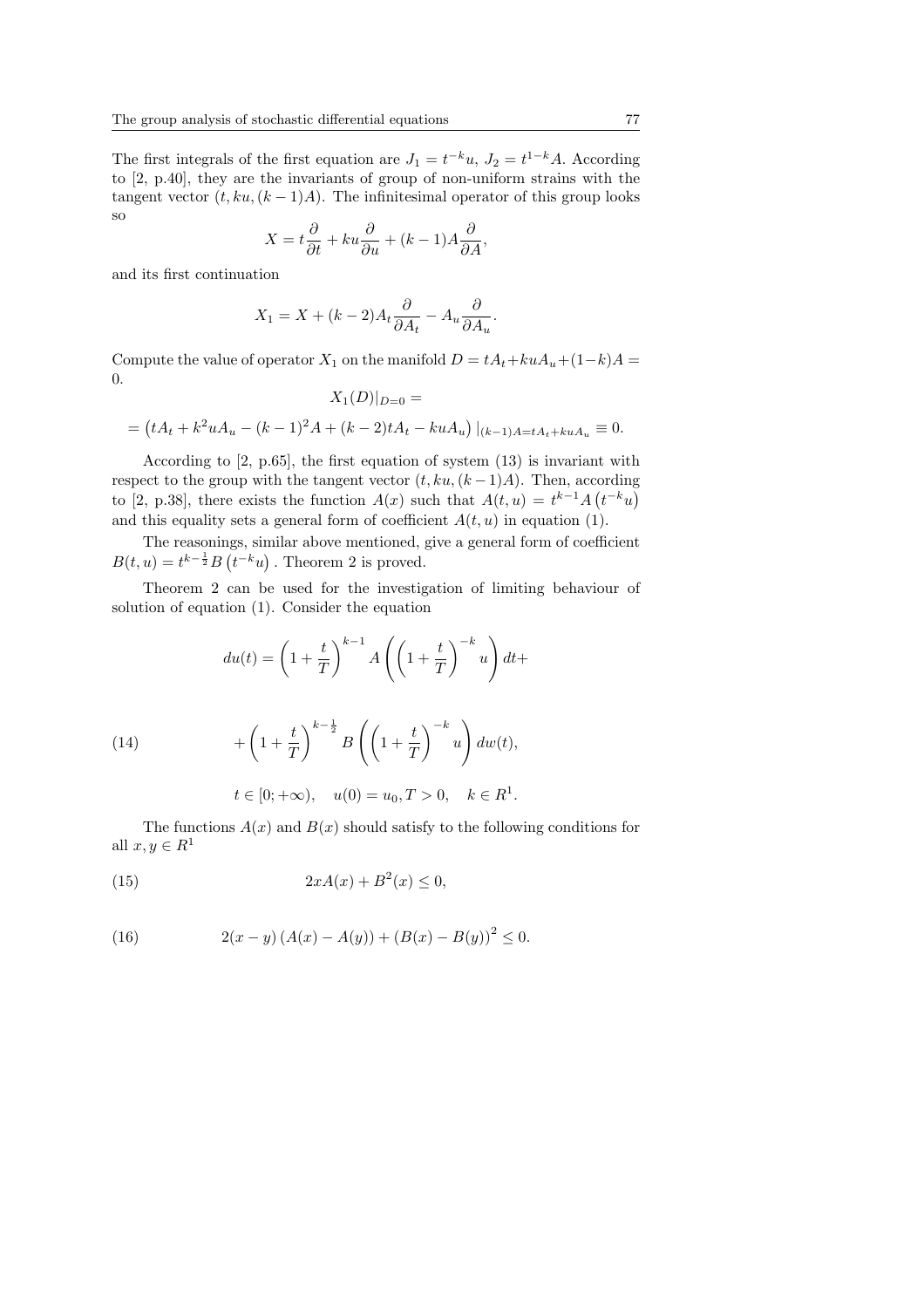Then the conditions of Theorem 3.1  $[1, p.109]$  are satisfied and there exists the unique solution of equation (14). Theorem 2 allows us to calculate a multiplier  $h(t)$  such that the process  $h(t)u(t)$  is ergodic and its stationary distribution is easily calculated. After the replacement  $s = 1 + \frac{t}{T}$  in equation (14) we get the equation, which is invariant with respect to the group of non-uniform strains. As it is mentioned above,  $J = t^{-k}u$  is the invariant of this group. Define the process  $v(t)$  by the equality  $v(t) = \left(1 + \frac{t}{T}\right)$  $\int_{0}^{-k} u(t)$ . Then

$$
dv(t) = \left[ -\frac{k}{T}v(t) + A(v(t)) \right] \frac{dt}{(1 + \frac{t}{T})} + \frac{B(v(t))}{\sqrt{1 + \frac{t}{T}}} dw(t),
$$

$$
v(0)=u_0.
$$

Transform the variable  $r = \ln\left(1 + \frac{t}{7}\right)$ ¢ and denote  $V(r) = v (T (e^r - 1))$ . Then we obtain

$$
dV(r) = [-kV(r) + TA(V(r))] dr + \sqrt{T}B(V(r))d\tilde{w}(r),
$$
  

$$
r \in [0, +\infty), \quad V(0) = u_0.
$$

Note, that with the help of last replacement of variables the initial equation is transformed to a form which is invariant with respect to the transfers along the axis Or. According to [5, p.338],  $V(r)$  is an ergodic process if and only if

(17) 
$$
\int_{x_1}^{x_2} \frac{1}{B^2(x)} \exp \left\{ \frac{2}{T} \int_{u_0}^x \frac{-ky + TA(y)}{B^2(y)} dy \right\} dx < +\infty,
$$

where  $(x_1, x_2)$  is a support of function  $B(x)$ . Thus, we proved the following theorem.

**Theorem 3.** If the coefficients of equation  $(14)$  satisfy the conditions  $(15)$ - (17), then the process V  $\left(\ln\left(1+\frac{t}{T}\right)\right) = \left(1+\frac{t}{T}\right)$  $\int_{0}^{-k} u(t)$  is an ergodic process and its stationary distribution has the density

$$
g(x) = \frac{C}{B^2(x)} \exp \left\{ \frac{2}{T} \int_{u_0}^x \frac{-ky + TA(y)}{B^2(y)} dy \right\}, \quad x \in (x_1, x_2),
$$

where C is a normalizing constant.